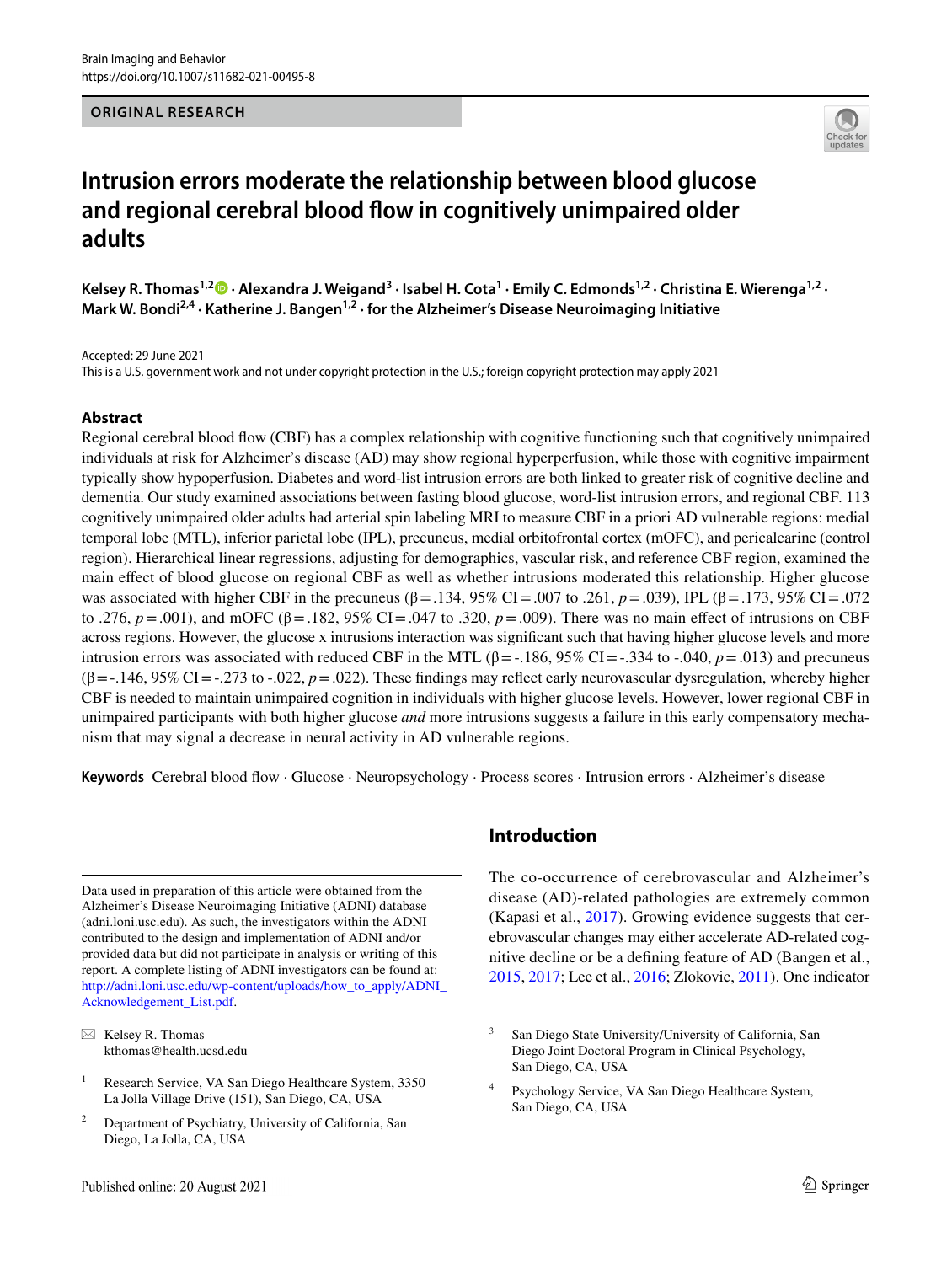of cerebrovascular function is cerebral blood fow (CBF), which has consistently shown a complex relationship with cognitive functioning across the AD continuum such that cognitively unimpaired (CU) individuals at risk for AD may show regional hyperperfusion, while those with frank cognitive impairment show hypoperfusion (Bangen et al., [2012](#page-7-4); Fleisher et al., [2009;](#page-7-5) Mattsson et al., [2014](#page-7-6); Thomas et al., [2021](#page-8-1); Wierenga et al., [2014\)](#page-8-2).

Type 2 diabetes mellitus (T2DM) is a vascular/metabolic disease that is a risk factor for mild cognitive impairment (MCI) and dementia, including AD dementia (Livingston et al., [2020;](#page-7-7) Luchsinger et al., [2007](#page-7-8)). Prior work has shown that T2DM is associated with reduced CBF (Bangen et al., [2018](#page-7-9)) and also modifes the relationship between AD risk factors (e.g., apolipoprotein E [APOE] ɛ4 allele, subtle cognitive decline, tau), and future functional decline (Thomas, et al., [2020a,](#page-8-3) [b](#page-8-1)). Given that even pre-diabetes is associated with higher risk of cognitive impairment (Yaffe et al., [2004](#page-8-4)), the current study examined the relationship between fasting blood glucose (FBG), which is higher among individuals with pre-diabetes and diabetes, and regional CBF.

Several studies have shown that subtle cognitive inefficiencies, measured using neuropsychological process and error scores, can be captured in the preclinical phase of AD (Abulafa et al., [2018;](#page-6-0) Loewenstein et al., [2018\)](#page-7-10) and that these sensitive scores add prognostic value to predict future progression to MCI/dementia, above and beyond traditional AD biomarkers (Thomas et al., [2018\)](#page-8-5). Intrusion errors, defned as non-target words said during a word-list memory test, have been shown to be particularly sensitive to early AD-related changes (Bondi et al., [1999](#page-7-11); Thomas et al., [2018](#page-8-5)). Intrusion errors are not considered in calculating the total learning, recall, and recognition scores on traditional word-list measures, and are often overlooked in cohort studies of aging and AD. Recent work has demonstrated that participants with subtle cognitive difficulties, including those with impaired process scores such as intrusion errors, had higher hippocampal CBF than CU or MCI participants (Thomas et al., [2021](#page-8-1)), such that an inverted-U pattern of regional CBF changes was observed across diagnostic stages.

Regional CBF appears to be an early biomarker of risk for AD-related declines and has been previously associated with both T2DM and subtle cognitive difficulties. In turn, both T2DM and intrusion errors have been shown to confer greater risk of cognitive decline and progression to MCI/dementia. Thus, the current study aimed to examine the associations between FBG, intrusion errors, and CBF in regions vulnerable to early AD pathology. Furthermore, the moderating efect of intrusion errors on the associations between FBG and regional CBF was examined. We hypothesized that having both higher FBG and more intrusion errors

would be associated with lower regional CBF due to a failure in expected neural compensation.

# **Methods**

Data used in the preparation of this article were obtained from the Alzheimer's Disease Neuroimaging Initiative (ADNI) database (adni.loni.usc.edu). The ADNI was launched in 2003 as a public–private partnership, led by Principal Investigator Michael W. Weiner, MD. The primary goal of ADNI has been to test whether serial magnetic resonance imaging (MRI), positron emission tomography (PET), other biological markers, and clinical and neuropsychological assessment can be combined to measure the progression of mild cognitive impairment (MCI) and early Alzheimer's disease (AD). For up-to-date information, see [www.adni](http://www.adni-info.org)[info.org](http://www.adni-info.org).

#### **Participants**

Detailed inclusion criteria for ADNI have been reported elsewhere (Petersen et al., [2010](#page-8-6)). Briefy, at enrollment, participants were aged  $55-90$  years, had  $> 5$  years of education or work-history equivalent, had a Geriatric Depression  $Scale < 6$ , were fluent in English or Spanish, and were generally healthy (Hachinski score<5). For this study, all participants denied a clinical history of stroke and were considered cognitively unimpaired (CU), which was defned as not having dementia based on the baseline ADNI assessment (McKhann et al., [1984](#page-7-12); Petersen et al., [2010\)](#page-8-6) as well as not being classifed as having MCI based on Jak/Bondi actuarial neuropsychological criteria (Bondi et al., [2014](#page-7-13); Jak et al., [2009](#page-7-14); see *Supplemental Methods* for description of criteria).

The current study included 113 CU participants from ADNI GO/ADNI 2 cohorts who had arterial spin labeling (ASL) MRI data within 12 months of their baseline visit, [ 18F]-fuorodeoxyglucose (FDG)-PET imaging, and FBG data available. Sample characteristics are shown in Table [1.](#page-2-0)

#### **Structural and arterial spin labeling MRI**

Detailed information describing MRI data acquisition, processing, and analysis is available online at [http://adni.loni.](http://adni.loni.usc.edu/) [usc.edu/.](http://adni.loni.usc.edu/) Briefy, the T1-weighted 3D MPRAGE structural MRI and ASL scan were done at the same visit and performed on a 3.0 Tesla scanner (Siemens).

Pulsed ASL scans were acquired using QUIPS II with thin-slice T11 periodic saturation sequence ("Q2TIPS") with echo-planar imaging (Luh et al., [1999](#page-7-15)). The sequence incorporated the following set parameters: inversion time of arterial spins  $(T11) = 700$  ms, total transit time of the spins  $(T12) = 1900$  ms, tag thickness = 100 mm, tag to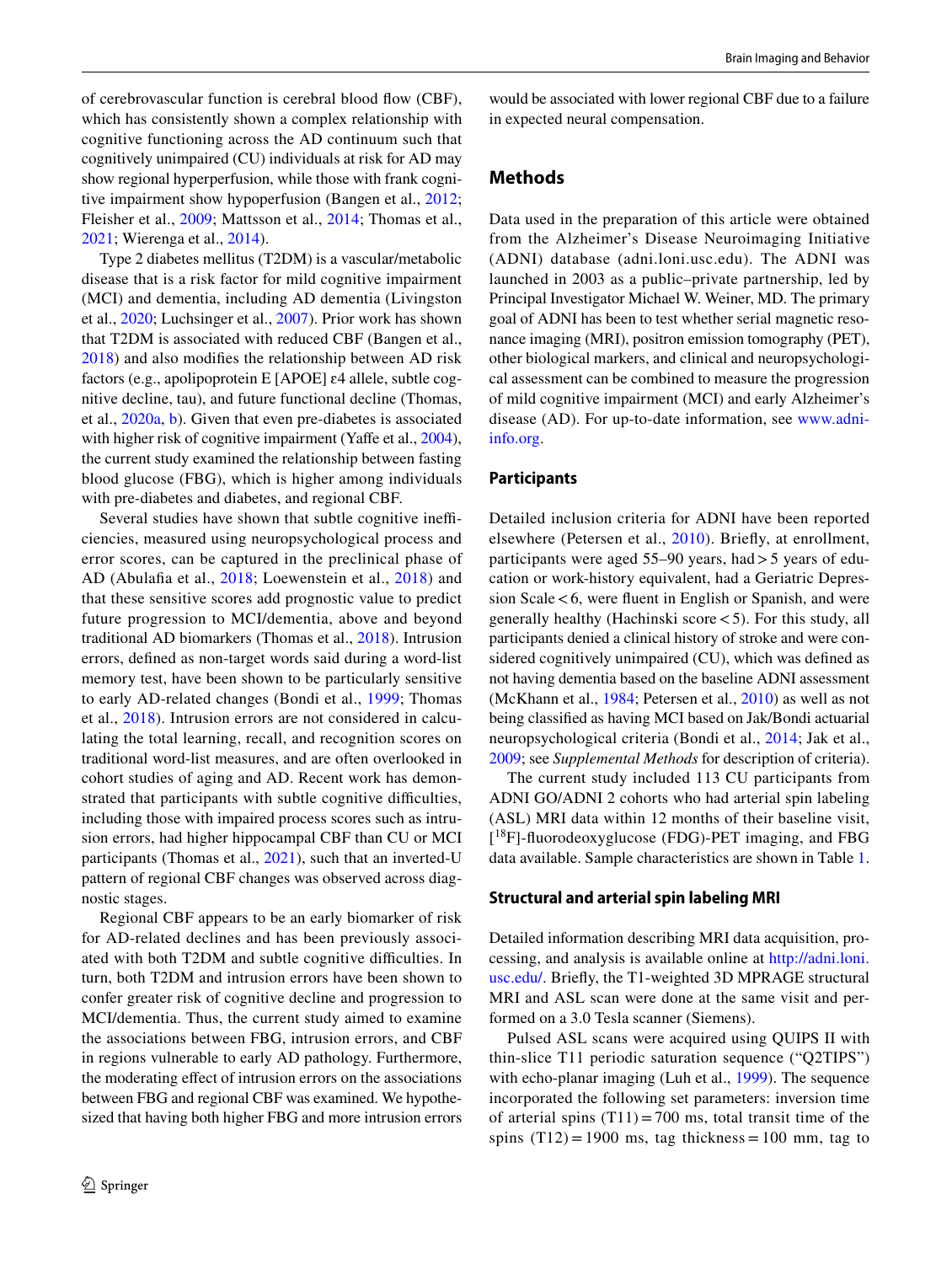<span id="page-2-0"></span>**Table 1** Sample (*N*=113) demographic and descriptive characteristics

|                                    | Mean or $%$ | SD or N   | Range           |
|------------------------------------|-------------|-----------|-----------------|
| Age, years                         | 70.75       | 6.39      | 59.50-84.70     |
| Education, years                   | 16.58       | 2.48      | $12 - 20$       |
| Female                             | 53.1%       | $N = 60$  |                 |
| White                              | 94.7%       | $N = 107$ |                 |
| Hispanic/Latino                    | 4.4%        | $N=5$     |                 |
| APOE $\varepsilon$ 4 carrier       | 33.6%       | $N = 38$  |                 |
| <b>MMSE</b>                        | 29.04       | 1.08      | $25 - 30$       |
| <b>FDG-PET SUVR</b>                | 1.30        | 0.12      | $0.98 - 1.66$   |
| CSF p-tau/Aβ positive*             | 26.8%       | $N = 26$  |                 |
| BMI                                | 27.00       | 4.57      | 18.71-51.35     |
| Systolic blood pressure            | 135.22      | 16.72     | $101 - 195$     |
| Diastolic blood pressure           | 74.54       | 9.84      | $50 - 102$      |
| Pulse pressure                     | 60.68       | 15.18     | 34-109          |
| FBG, mg/dL                         | 98.90       | 16.71     | $55 - 154$      |
| <b>Diabetes</b>                    | 12.4%       | $N = 14$  | ÷,              |
| On hypoglycemic medica-<br>tion    | 5.3%        | $N=6$     |                 |
| Prediabetes<br>$(FBG > 100$ mg/dL) | 33.6%       | $N = 38$  | ÷               |
| Total intrusion errors             | 4.00        | 4.40      | $0 - 24$        |
| CBF by ROI (mL/100 g/min)          |             |           |                 |
| MTL                                | 26.54       | 7.00      | 8.11 - 46.51    |
| Precuneus                          | 31.29       | 10.27     | 8.49-57.46      |
| <b>Inferior Parietal Lobe</b>      | 31.84       | 9.83      | 12.14-67.77     |
| Medial Orbital Frontal<br>Cortex   | 23.92       | 7.34      | 7.40–47.71      |
| Pericalcarine                      | 42.93       | 11.96     | 16.49-76.70     |
| MTL volume $(mm^3)$                | 5645.14     | 705.03    | 3766.00–7027.00 |
| Cortical Thickness (mm)            |             |           |                 |
| Precuneus                          | 2.31        | 0.12      | 1.91–2.65       |
| <b>Inferior Parietal Lobe</b>      | 2.41        | 0.14      | $1.96 - 2.68$   |
| Medial Orbital Frontal<br>Cortex   | 2.32        | 0.12      | $2.04 - 2.71$   |
| Pericalcarine                      | 1.55        | 0.11      | 1.34-1.93       |

*APOE*=apolipoprotein E; *MMSE*=Mini Mental State Exam; *FDG*-*PET*=[18F] fuorodeoxyglucose positron emission tomography; *CSF*=cerebrospinal fuid; p-tau/Aβ=phosphorylated tau/βamyloid ratio; *BMI*=body mass index; *FBG*=fasting blood glucose; *MTL*=medial temporal lobe. All participants on hypoglycemic medications were taking Metformin; there were no participants on insulin \* available on subsample only (*n*=97)

proximal slice  $gap = 25.4$  mm, repetition time  $= 3400$  ms, echo time=12 ms, field of view=256 mm,  $64 \times 64$  matrix, 24 4-mm thick axial slices [52 tag+control image pairs], time lag between slices 22.5 ms. Additional ASL data collection and processing methods used to derive CBF maps are in *Supplemental Methods*.

FreeSurfer (version 5.1; [http://surfer.nmr.mgh.harvard.](http://surfer.nmr.mgh.harvard.edu/fswiki) [edu/fswiki\)](http://surfer.nmr.mgh.harvard.edu/fswiki) was used to skull-strip, segment, and parcellate the structural scans. FreeSurfer-derived anatomical regions of interest (ROIs) were applied and used to extract mean CBF and volume/cortical thickness for each participant. Mean CBF corrected for partial volume effects was extracted for each ROI and reference region for each hemisphere separately and any hemispheric diferences in the main outcomes are reported in the results. To reduce the number of comparisons, however, averaged bilateral estimates for each ROI were used as the outcome variable in our models. We examined the following fve a priori ROIs: (1) medial temporal lobe (MTL), which included the hippocampus and entorhinal cortex, (2) precuneus, (3) inferior parietal lobe (IPL), (4) medial orbitofrontal cortex (mOFC), and (5) pericalcarine cortex. The frst four ROIs were chosen given prior work showing these regions are vulnerable to early AD-related changes and have associations between CBF and AD severity (Bangen et al., [2017;](#page-7-2) Dickerson et al., [2011;](#page-7-16) Mattsson et al., [2014](#page-7-6); Thomas et al., [2021](#page-8-1); Yew & Nation, [2017\)](#page-8-7). The pericalcarine ROI was selected as a control region to examine specifcity of any results given that there are no expected changes in AD (Mattsson et al., [2014;](#page-7-6) Sanchez et al., [2020](#page-8-8)). Consistent with other CBF work in ADNI (Mattsson et al., [2014;](#page-7-6) Thomas et al., [2021;](#page-8-1) Yew & Nation, [2017\)](#page-8-7), CBF of the precentral gyrus was selected to serve as a covariate in the models, as it is not thought to be impacted in early AD, allowing for adjustment of expected individual diferences in CBF that are likely not due to AD pathologies. If participants were missing baseline ASL data but had ASL data within the first year of their baseline visit, the first occasion of ASL data was used in our analyses.

## **Cerebral metabolism**

FDG scanning began 30–60 min after intravenous injection of an approximately 5 mCi dose of tracer. PET images were spatially normalized to a Montreal Neurological Institute (MNI) PET template. In line with prior FDG-PET studies (Jagust et al., [2010;](#page-7-17) Landau et al., [2011\)](#page-7-18), a composite meta-ROI was comprised of standardized uptake value ratios (SUVRs) from the left and right angular gyri, left and right middle/inferior temporal gyri, and bilateral posterior cingulate gyrus. The meta-ROI was intensity normalized by dividing by the mean for a pons and cerebellum reference region (Landau et al., [2011\)](#page-7-18). The FDG-PET meta-ROI was included as a covariate so associations with CBF could be considered independent from this widely used biomarker of cerebral metabolism and AD risk.

#### **Intrusion errors**

The Rey Auditory Verbal Learning Test (AVLT) is a 15-item word-list learning and memory test that includes 5 learning trials, an interference trial with diferent words, a short-delay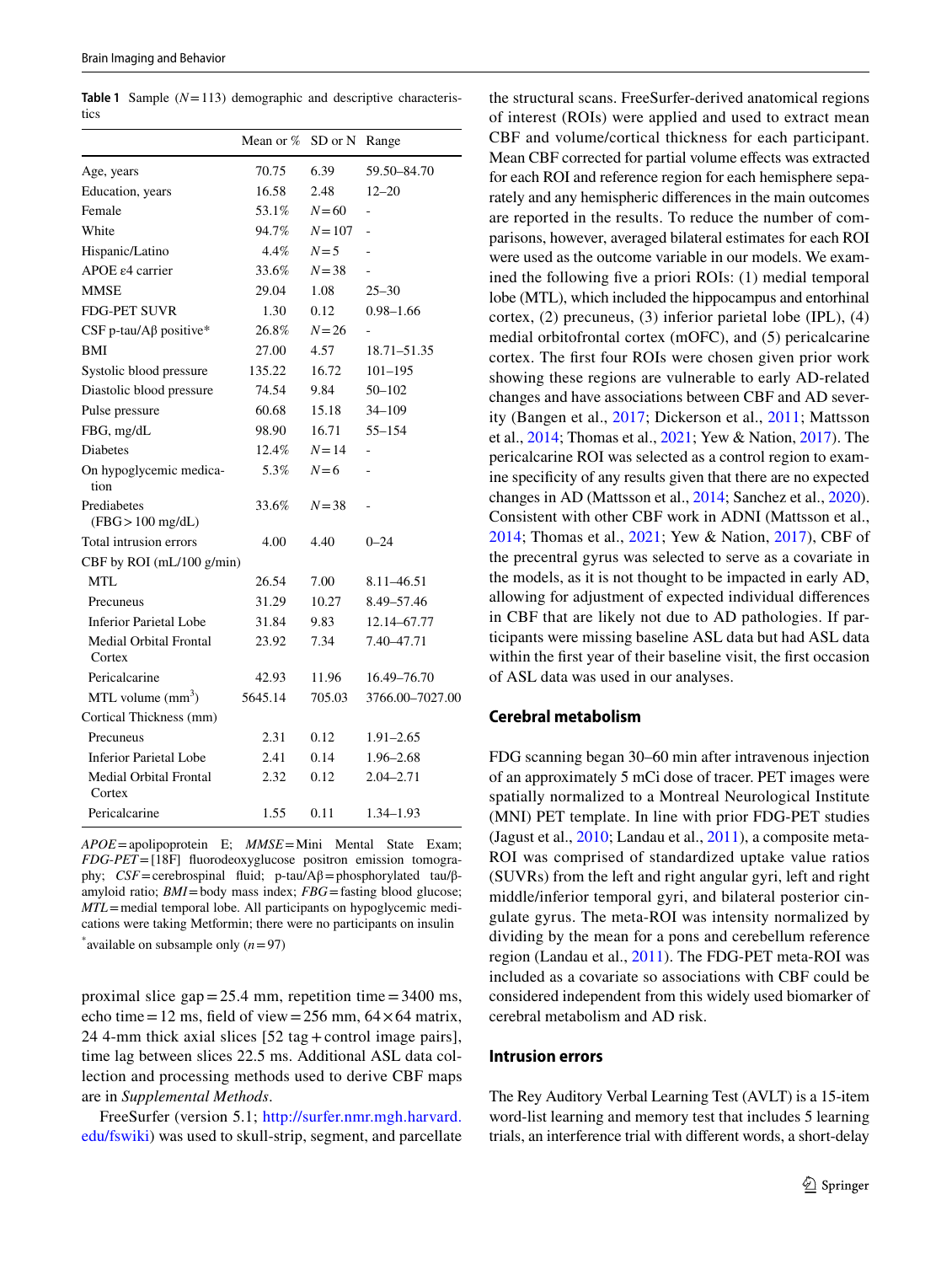free recall trial, a 30-min delay free recall trial, and a delayed recognition. The *intrusion errors* score is the total number of extra-list intrusion errors produced across all learning and delay free recall trials. Prior work has shown that AVLT intrusion errors predict progression from CU to MCI and dementia, after adjusting for neuropsychological total scores (Thomas et al., [2018\)](#page-8-5). Because intrusion errors were nonnormally distributed in this sample, a Blom-transformed intrusion errors variable was used in all analyses (Blom, [1958](#page-7-19)). However, the raw intrusion errors variable was also examined in analyses and results were qualitatively and statistically similar.

# **Fasting blood glucose**

FBG values were measured as part of the FDG-PET protocol. Participants had blood drawn following a fast of at least 4 h (water only). For sensitivity analyses, T2DM status was defned based on any of the following: a baseline FBG level of>125 mg/dL (American Diabetes Association, [2020](#page-6-1)), self-report of a T2DM diagnosis, or use of glucose-lowering agents (Li et al., [2016;](#page-7-20) Thomas, et al., [2020a,](#page-8-3) [b](#page-8-1)). There were no participants with Type 1 diabetes.

# **Covariates**

Covariates were included to determine whether associations of FBG and intrusion errors with regional CBF persisted beyond general vascular and AD risk. Vascular risk was indexed by pulse pressure (a proxy for arterial stifness, measured as systolic minus diastolic blood pressure; Nation et al., [2013](#page-8-9)) and body mass index (BMI). APOE ɛ4 carrier status was determined by the presence of at least one ɛ4 allele. A subset of participants had AD markers from cerebrospinal fuid (CSF) data (*n*=97). AD CSF markers were processed using Elecsys® immunoassays; biomarker positivity was defned using the previously determined ADNIoptimized phosphorylated tau/β-amyloid (p-tau/Aβ) ratio cut-score of  $> 0.0251$  pg/ml (Hansson et al., [2018\)](#page-7-21).

## **Statistical analyses**

Hierarchical linear regressions were run for each a priori CBF ROI: MTL, IPL, precuneus, mOFC, and pericalcarine (control region). Block 1 included the main efects of FBG and intrusion errors as well as all relevant covariates: age, sex, education, APOE ε4 status, BMI, pulse pressure, FDG-PET, and reference CBF region (precentral gyrus). Block 2 included the FBG x intrusion errors interaction to determine whether intrusion errors moderated the relationship between FBG and regional CBF. Sensitivity analyses were run to determine if 1) the results changed when 1) the 14 participants who meet criteria for T2DM were excluded and 2) also adjusting for CSF p-tau/Aβ ratio positivity. Next, follow-up linear regressions assessing regional gray matter volume (MTL) or cortical thickness (IPL, precuneus, mOFC, and pericalcarine), instead of CBF, in the same a priori ROIs were conducted to determine whether the pattern of structural fndings are consistent with the CBF fndings. The models were identical to the hierarchical models described above, but did not adjust for precentral gyrus CBF. Intracranial volume was included as a covariate in the MTL volume analyses. Potential multicollinearity of the independent variables was assessed for all models and all variance infation factor (VIF) values were less than 2.

# **Results**

# **Efects of blood glucose and intrusion errors on CBF**

Table [2](#page-4-0) shows all parameters for the hierarchical linear regressions for each CBF ROI. Briefy, in Block 1, the main efect of FBG was signifcant such that higher FBG was associated with higher CBF in the precuneus ( $\beta$  = 0.134, 95% CI = 0.007 to 0.261,  $p = 0.039$ ), IPL (β = 0.173, 95%) CI=0.072 to 0.276,  $p = 0.001$ ), and mOFC (β=0.182, 95%)  $CI = 0.047$  to 0.320,  $p = 0.009$ ) regions. There were no signifcant main efects of intrusion errors on CBF across ROIs. In Block 2, when the FBG x intrusion errors interaction was added to the model, the interaction effect was significant such that intrusion errors moderated the relationship between FBG and MTL and precuneus CBF. Specifcally, as shown in Fig. [1](#page-4-1), having higher FBG levels and more intrusion errors was associated with reduced CBF in the MTL (β=-0.186, 95% CI=-0.334 to -0.040, *p*=0.013) and precuneus (β = -0.146, 95% CI = -0.273 to -0.022,  $p = 0.022$ ). The signifcant results persisted when the false discovery rate was controlled at 0.05. When hemispheric diferences were examined, only the FBG x intrusion errors interaction efect difered for the left and right MTL, such that there was a stronger moderating efect of intrusion errors on FBG for the left MTL CBF (β = -0.188, 95% CI = -0.327 to -0.049, *p*=0.009) relative to the right MTL CBF (β=-0.136, 95% CI =  $-0.293$  to 0.020,  $p = 0.086$ ).

## **CBF sensitivity analyses**

Analyses were re-run after excluding participants with T2DM  $(n=14)$ . There were no changes to the pattern of FBG x intrusion error interaction results (See Supplemental Table 1). The main efects of FBG on IPL and mOFC CBF also remained signifcant, however, the main efect of FBG on precuneus CBF was attenuated ( $β = 0.080, 95%$ CI =  $-0.071$  to 0.266,  $p = 0.253$ ).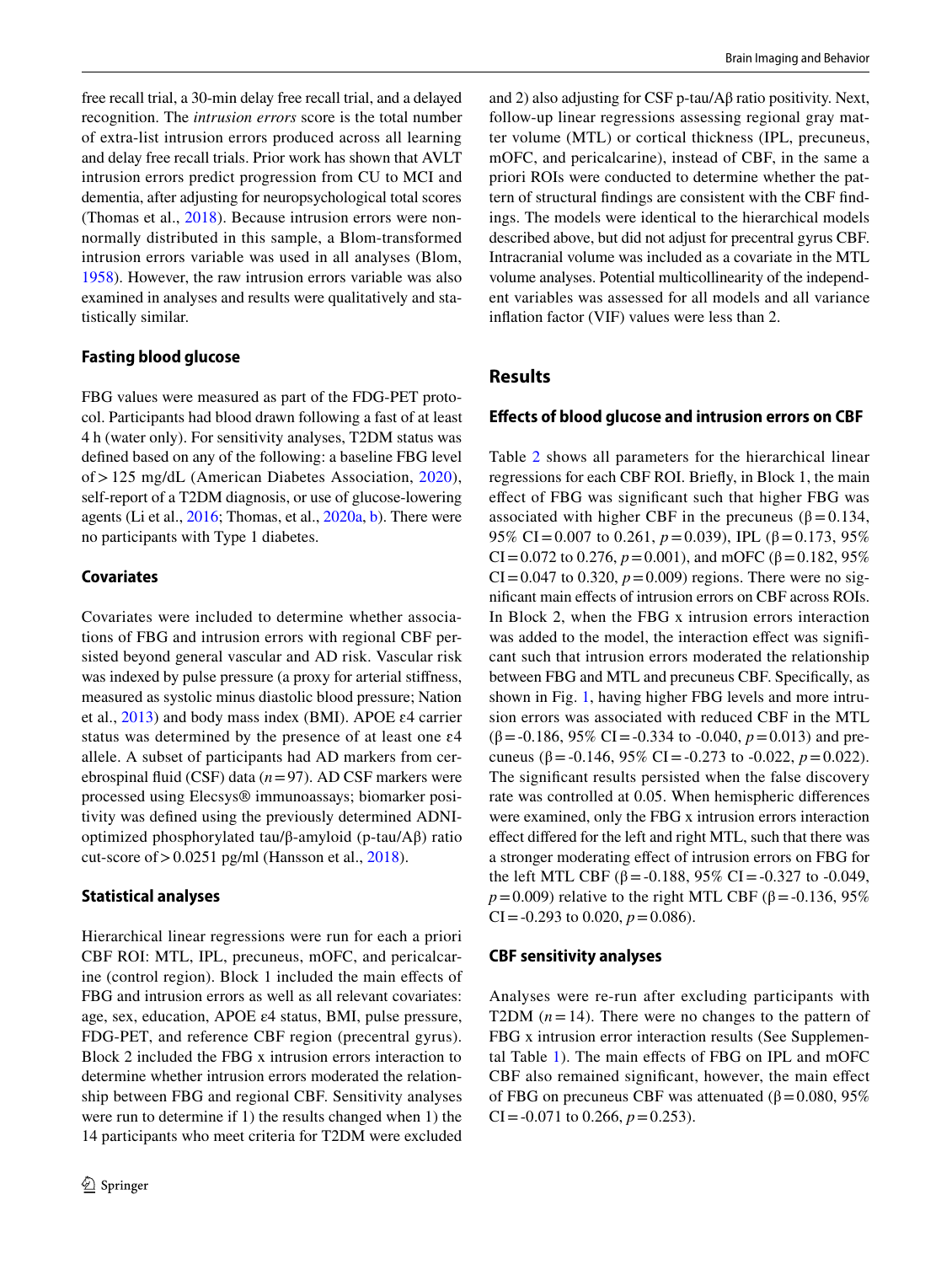<span id="page-4-0"></span>**Table 2** Efects of hierarchical linear regression models examining associations with a priori CBF regions of interest

|                              | <b>MTL</b> |      | Precuneus |         | <b>Inferior Parietal</b> |         | Medial Orbital<br>Frontal |      |         | Pericalcarine (con-<br>trol) |      |         |          |      |         |
|------------------------------|------------|------|-----------|---------|--------------------------|---------|---------------------------|------|---------|------------------------------|------|---------|----------|------|---------|
|                              | β          | s.e. | p         | β       | s.e.                     | p       | β                         | s.e. | p       | β                            | s.e. | p       | β        | s.e. | p       |
| Block 1                      |            |      |           |         |                          |         |                           |      |         |                              |      |         |          |      |         |
| Age                          | .006       | .078 | .937      | $-.037$ | .066                     | .578    | .188                      | .053 | .001    | .015                         | .071 | .830    | $-.084$  | .078 | .284    |
| Education                    | .031       | .079 | .687      | $-.042$ | .067                     | .525    | .091                      | .054 | .087    | $-.030$                      | .072 | .671    | .009     | .079 | .914    |
| Female                       | .022       | .079 | .775      | .090    | .067                     | .178    | .223                      | .053 | $-.001$ | $-.083$                      | .071 | .247    | .170     | .079 | .035    |
| APOE $\varepsilon$ 4 carrier | $-171$     | .078 | .030      | $-.091$ | .066                     | .173    | $-.036$                   | .053 | .504    | $-.093$                      | .071 | .193    | $-.076$  | .079 | .340    |
| BMI                          | .045       | .075 | .549      | $-.046$ | .064                     | .474    | $-.013$                   | .051 | .803    | $-.074$                      | .068 | .280    | $-.003$  | .075 | .963    |
| Pulse pressure               | $-.026$    | .079 | .739      | .040    | .067                     | .555    | $-.112$                   | .054 | .040    | $-.114$                      | .072 | .118    | .097     | .078 | .224    |
| <b>FDG-PET</b>               | $-.007$    | .079 | .929      | .093    | .067                     | .163    | .108                      | .054 | .044    | .056                         | .072 | .428    | .043     | .080 | .584    |
| Precentral gyrus CBF         | .622       | .075 | $-.001$   | .747    | .064                     | $-.001$ | .758                      | .051 | $-.001$ | .730                         | .069 | $-.001$ | .619     | .075 | $-.001$ |
| <b>FBG</b>                   | .131       | .076 | .084      | .134    | .064                     | .039    | .173                      | .051 | .001    | .182                         | .069 | .009    | .081     | .076 | .285    |
| Intrusion errors             | .003       | .076 | .965      | .037    | .064                     | .560    | .005                      | .052 | .930    | $-.073$                      | .069 | .288    | .044     | .075 | .565    |
| Block 2                      |            |      |           |         |                          |         |                           |      |         |                              |      |         |          |      |         |
| Age                          | .011       | .076 | .887      | $-.033$ | .065                     | .609    | .190                      | .053 | $-.001$ | .016                         | .071 | .819    | $-.082$  | .077 | .293    |
| Education                    | .036       | .077 | .634      | $-.038$ | .066                     | .554    | .093                      | .053 | .078    | $-.029$                      | .072 | .683    | .011     | .079 | .891    |
| Female                       | $-0.012$   | .078 | .876      | .063    | .066                     | .344    | .208                      | .054 | $-.001$ | $-.091$                      | .073 | .213    | .146     | .080 | .071    |
| APOE $\varepsilon$ 4 carrier | $-165$     | .076 | .033      | $-.086$ | .065                     | .189    | $-.033$                   | .053 | .537    | $-.091$                      | .071 | .202    | $-.073$  | .079 | .356    |
| BMI                          | .034       | .073 | .643      | $-.054$ | .062                     | .385    | $-.018$                   | .051 | .730    | $-.077$                      | .069 | .266    | $-0.012$ | .074 | .879    |
| Pulse pressure               | $-.040$    | .077 | .607      | .029    | .066                     | .660    | $-.118$                   | .054 | .030    | $-.117$                      | .072 | .110    | .087     | .078 | .268    |
| <b>FDG-PET</b>               | .022       | .078 | .778      | .115    | .066                     | .080    | .120                      | .054 | .026    | .063                         | .073 | .383    | .062     | .080 | .429    |
| Precentral gyrus CBF         | .604       | .074 | $-.001$   | .732    | .063                     | $-.001$ | .750                      | .051 | $-.001$ | .726                         | .069 | $-.001$ | .608     | .075 | $-.001$ |
| <b>FBG</b>                   | .134       | .074 | .072      | .135    | .063                     | .033    | .174                      | .051 | .001    | .183                         | .069 | .009    | .083     | .075 | .269    |
| Intrusion errors             | .007       | .074 | .929      | .040    | .063                     | .526    | .006                      | .051 | .908    | $-.072$                      | .069 | .294    | .046     | .074 | .541    |
| FBG x Intrusion errors       | $-.186$    | .074 | .013      | $-.146$ | .063                     | .022    | $-.081$                   | .051 | .118    | $-.043$                      | .069 | .537    | $-123$   | .075 | .104    |

Bold p-values are significant  $p < 0.05$ . Block 1 includes all covariates with FBG and intrusion errors as the primary independent variables; Block 2 added the FBG x intrusion errors interaction to the model. *CBF*=cerebral blood flow; *MTL*=medial temporal lobe; *APOE*=apolipoprotein E; *BMI*=body mass index; *FDG*-*PET*=[18F] fuorodeoxyglucose positron emission tomography; *FBG*=fasting blood glucose



<span id="page-4-1"></span>**Fig. 1 Intrusions errors moderate the associations between blood glucose and MTL and precuneus CBF.** Intrusion errors were a continuous variable in the models, but intrusions were split into quartiles for visual depiction of the FBG x intrusion errors interaction: 1st quartile=0 Intrusions; 2nd quartile=1 intrusion; 3rd quar-

tile=2–4 intrusions; 4th quartile=5+intrusions. Model predicted CBF is shown in z-score metric and includes adjustment for age, sex, education, APOE ε4 carrier status, BMI, pulse pressure, FDG-PET, and reference CBF region (precentral gyrus). MTL=medial temporal lobe; CBF=cerebral blood flow; FBG=fasting blood glucose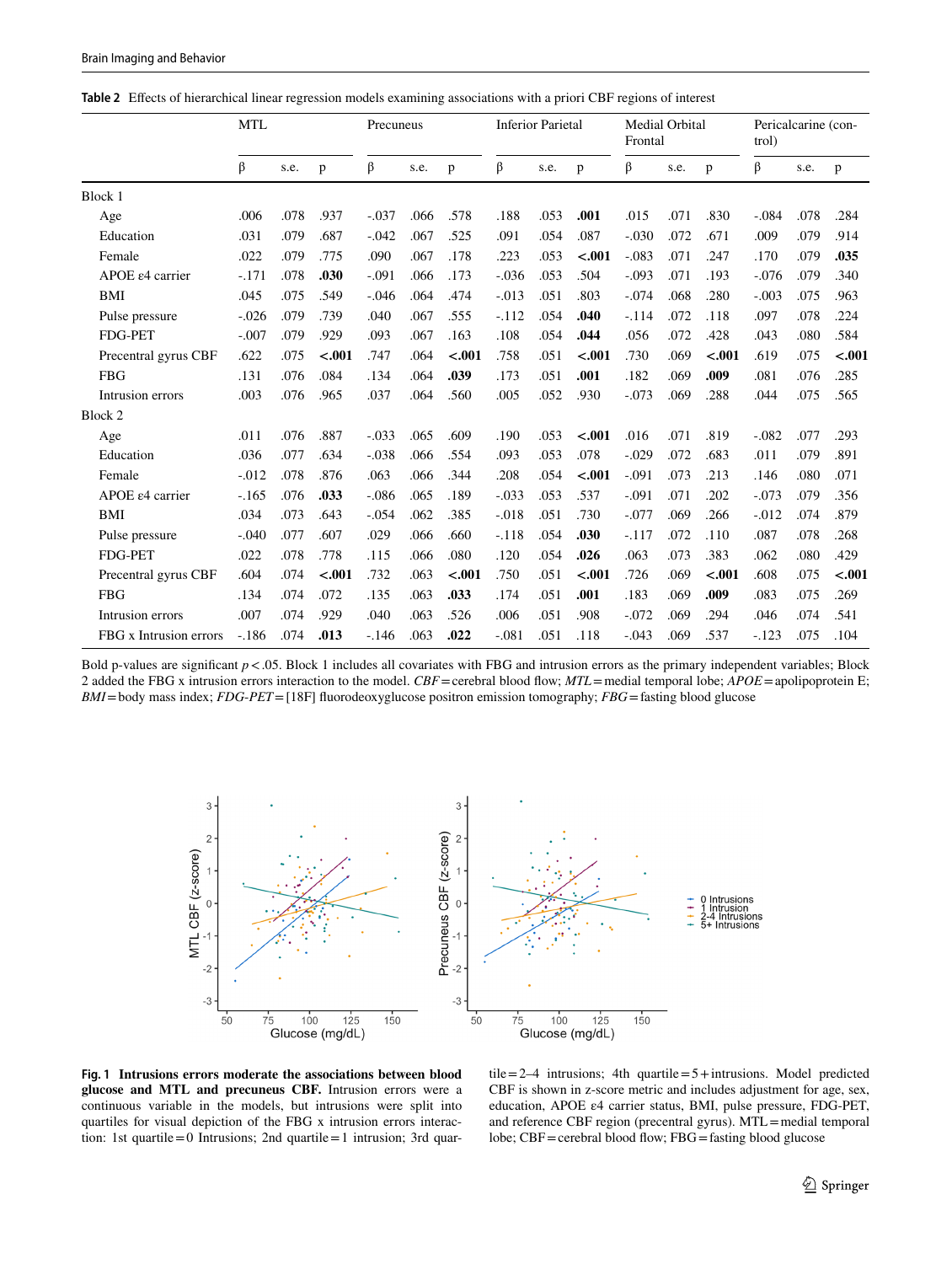Next, the original analyses were run again after adding in the CSF p-tau/Aβ positivity variable (*n*=97; See Supplemental Table 2). This additional covariate did not change the pattern of results for the FBG x intrusion errors interaction across any of the CBF ROIs, except the efect on the precuneus was slightly attenuated ( $β = -0.130$ , 95% CI =  $-0.272$ ) to 0.008,  $p = 0.064$ ). For MTL, the main effect of FBG was significant ( $\beta$ =0.179, 95% CI=0.023 to 0.325,  $p$ =0.025) with the addition of the CSF p-tau/ $\mathbf{A}\beta$  positivity variable such that higher FBG was associated with higher MTL CBF. The pattern of results for any other main efects of FBG or intrusion errors did not change.

#### **Gray matter secondary analyses**

Linear regressions with the same a priori ROIs as the CBF analyses were conducted with regional brain volume/cortical thickness to determine whether the pattern of structural fndings is consistent with the CBF fndings. In Block 1, there were neither main efects of FBG nor intrusion errors for any of the 5 ROIs. In Block 2, when the FBG x intrusion errors interaction was added to the model, the interaction efect was also not signifcant across any of the gray matter ROIs (all *p*s>0.05; See Supplemental Table 3).

# **Discussion**

The current study found that higher FBG was associated with higher CBF in the precuneus, IPL, and mOFC (and MTL only when adjusting for CSF p-tau/A $\beta$  positivity). While there was no main effect of intrusion errors on regional CBF, intrusion errors moderated the relationship between FBG and regional CBF such that higher FBG and more intrusion errors were associated with reduced CBF in the MTL and precuneus. These interaction efects were largely similar when CSF AD biomarker status was added to the model and persisted when participants with T2DM were excluded.

The main efects of FBG are consistent with prior work that has found higher regional CBF, particularly in the MTL, in participants at risk for progression to AD (e.g., APOE  $\varepsilon$ 4 carriers, those with subtle cognitive decline), but who are not yet considered cognitively impaired (Bangen et al., [2012](#page-7-4); Fleisher et al., [2009](#page-7-5); Thomas et al., [2021](#page-8-1)). These fndings may refect early neurovascular dysregulation, whereby higher CBF is needed to maintain CU performance in individuals with higher FBG levels. Conversely, prior work has demonstrated that participants with T2DM show reduced CBF relative to participants without T2DM (Bangen et al., [2018](#page-7-9)). The reason for these discrepant results may be related to the nature of the samples. For example, ADNI was selected to be a very healthy sample given that only individuals with a modified Hachinski index of  $<$  5 were included at baseline. The sample in Bangen et al. ([2018\)](#page-7-9) was recruited from the community and was also quite healthy. However, all of those participants with T2DM also had hypertension and the sample included both CU and MCI participants rather than only CU. Thus, higher FBG levels (consistent with the T2DM diagnosis) plus other risk factors such as MCI or hypertension may be related to hypo- rather than hyperperfusion. Within the current study, all participants were CU, less than half of participants (40.7%) had elevated systolic ( $>140$  mmHg) or diastolic ( $>90$  mmHg) blood pressure, and there were only 7 participants with both T2DM and high blood pressure.

The current results found that intrusions errors, a known risk factor for progression to MCI/dementia in ADNI (Thomas et al., [2018\)](#page-8-5), moderated the relationship between FBG and regional CBF in the MTL and precuneus (higher FBG level plus greater intrusion errors was associated with lower CBF). This fnding suggests that while higher regional CBF is needed to maintain unimpaired performance in people with higher FBG alone, the combination of higher FBG and high intrusion errors may indicate a failure of early compensatory mechanisms that then result in a decrease in neural activity in AD vulnerable regions (Wierenga et al., [2014\)](#page-8-2). This hypoperfusion, in turn, is then consistent with the known reduced CBF in individuals in the MCI and dementia stages of AD (Bangen et al., [2012;](#page-7-4) Mattsson et al., [2014\)](#page-7-6) as well as consistent with Zlokovic's two-hit hypothesis of AD pathogenesis (Zlokovic, [2011\)](#page-8-0). Zlokovic proposed that vascular factors such as T2DM ("hit one") result in blood–brain barrier dysfunction and a reduction in CBF that then initiate a cascade of events leading to amyloid accumulation ("hit two"); amyloid and/or hypoperfusion can both induce hyperphosphorylation of tau, leading to neurofbrillary tangle formation and ultimately dementia.

Importantly, the current pattern of results was fairly similar when p-tau/Aβ positivity was adjusted for in the models, suggesting that the observed relationships are likely not dependent on AD pathology. The pattern of results also persisted after excluding participants with T2DM, indicating that even pre-diabetes levels of FBG may negatively impact CBF, especially in the context of an additional AD risk factor (i.e., intrusion errors). These fndings are consistent with evidence that pre-diabetes can accelerate cognitive decline (Marseglia et al., [2019\)](#page-7-22) and be associated with greater  $A\beta$ on PET (Luchsinger et al., [2020\)](#page-7-23) and more severe MTL neurofbrillary tangle pathology among those at genetic risk for AD (Bangen et al., [2016\)](#page-7-24). Finally, the absence of any main efect of FBG or interaction of FBG and intrusion errors on regional gray matter volumes suggests that these regional CBF patterns may be altered earlier and precede the ultimate downstream structural changes of gray matter degeneration that likely would not be observed until signifcant tau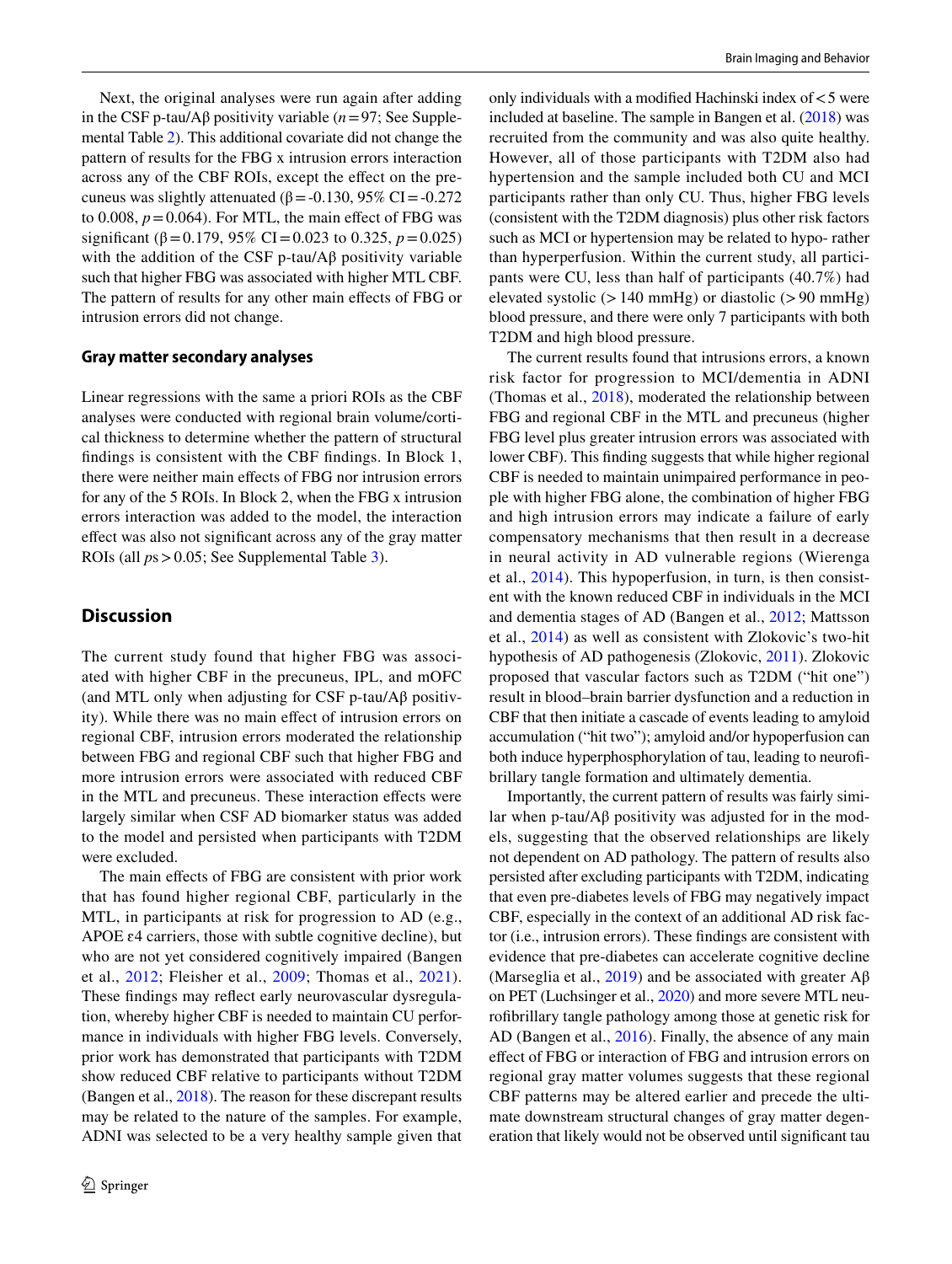accumulation, supporting CBF/neurovascular dysfunction as an early biomarker of risk for decline.

A strength of the study is that we were able to characterize and adjust for vascular and metabolic markers that are likely associated with FBG levels and could impact CBF, which allowed us to better understand the unique relationship between FBG, intrusion errors, and regional CBF. The current study was limited by the cross-sectional design, which precludes conclusions about causation and temporal sequence. Importantly, our study is also limited in its generalizability beyond this mostly white, highly educated, and very healthy ADNI sample. It is likely that results may change in populations with higher rates of vascular diseases. However, it is noteworthy that we were able to detect associations with CBF despite ADNI participants being such a selected sample. Notwithstanding the current limitations, if replicated, these results may have important research and clinical implications. Since FBG is a potentially modifable risk factor for cognitive decline (Livingston et al., [2020](#page-7-7)), there is need for increased monitoring and potential for optimization of interventions to ensure FBG is within a healthy range, even in individuals without T2DM. In future studies, ASL MRI may be a useful tool for measuring the underlying mechanism of FBG intervention and understanding why change in FBG may be related to change in cognition.

Taken together, our results suggest that regional CBF may be a useful biomarker of early neurovascular changes related to FBG levels, but that these associations may vary according to other risk factors such as subtle cognitive changes. Intrusions errors may be a useful behavioral measure of very early cognitive inefficiency in episodic memory in older adults who are still performing within the normal range on neuropsychological measures, and seem to be particularly meaningful in individuals with higher FBG levels.

**Supplementary Information** The online version contains supplementary material available at<https://doi.org/10.1007/s11682-021-00495-8>.

**Author contributions** Author contributions included conception and study design (KRT, MWB, KJB), data collection or acquisition (KRT, AJW, IHC, ECE, MWB, KJB), statistical analysis (KRT, AJW, KJB), interpretation of results (KRT, CEW, KJB), drafting the manuscript work or revising it critically for important intellectual content (KRT, AJW, IHC, ECE, CEW, MWB, KJB) and approval of fnal version to be published and agreement to be accountable for the integrity and accuracy of all aspects of the work (All authors).

**Funding** This work was supported by the U.S. Department of Veterans Afairs Clinical Sciences Research and Development Service (Career Development Award-2 1IK2CX001865 to KRT and 1IK2CX001415 to ECE; Merit Award 1I01CX001842 to KJB and 5I01CX000565 to CEW), NIH grants (R03 AG070435 to KRT, R01 AG063782 to KJB; R01 AG049810 and R01 AG054049 to MWB), and the Alzheimer's Association (AARF-17-528918 to KRT, AARG-18-566254 to KJB, AARG-17-500358 to ECE).

Data collection and sharing for this project was funded by the Alzheimer's Disease Neuroimaging Initiative (ADNI) (National Institutes of Health Grant U01 AG024904) and DOD ADNI (Department of Defense award number W81XWH-12–2-0012). ADNI is funded by the National Institute on Aging, the National Institute of Biomedical Imaging and Bioengineering, and through generous contributions from the following: AbbVie, Alzheimer's Association; Alzheimer's Drug Discovery Foundation; Araclon Biotech; BioClinica, Inc.; Biogen; Bristol-Myers Squibb Company; CereSpir, Inc.; Cogstate; Eisai Inc.; Elan Pharmaceuticals, Inc.; Eli Lilly and Company; EuroImmun; F. Hoffmann-La Roche Ltd and its affiliated company Genentech, Inc.; Fujirebio; GE Healthcare; IXICO Ltd.; Janssen Alzheimer Immunotherapy Research & Development, LLC.; Johnson & Johnson Pharmaceutical Research & Development LLC.; Lumosity; Lundbeck; Merck & Co., Inc.; Meso Scale Diagnostics, LLC.; NeuroRx Research; Neurotrack Technologies; Novartis Pharmaceuticals Corporation; Pfizer Inc.; Piramal Imaging; Servier; Takeda Pharmaceutical Company; and Transition Therapeutics. The Canadian Institutes of Health Research is providing funds to support ADNI clinical sites in Canada. Private sector contributions are facilitated by the Foundation for the National Institutes of Health [\(www.fnih.org\)](http://www.fnih.org). The grantee organization is the Northern California Institute for Research and Education, and the study is coordinated by the Alzheimer's Therapeutic Research Institute at the University of Southern California. ADNI data are disseminated by the Laboratory for Neuro Imaging at the University of Southern California.

ADNI was approved by the institutional review boards at each of the participating institutions, and written informed consent was obtained from all participants or authorized representatives at each site.

## **Declarations**

**Conflict of interest/disclosures** Dr. Bondi receives royalties from Oxford University Press and serves as a consultant for Eisai, Novartis, and Roche Pharmaceutical. Other authors report no disclosures.

**Open Access** This article is licensed under a Creative Commons Attribution 4.0 International License, which permits use, sharing, adaptation, distribution and reproduction in any medium or format, as long as you give appropriate credit to the original author(s) and the source, provide a link to the Creative Commons licence, and indicate if changes were made. The images or other third party material in this article are included in the article's Creative Commons licence, unless indicated otherwise in a credit line to the material. If material is not included in the article's Creative Commons licence and your intended use is not permitted by statutory regulation or exceeds the permitted use, you will need to obtain permission directly from the copyright holder. To view a copy of this licence, visit<http://creativecommons.org/licenses/by/4.0/>.

# **References**

- <span id="page-6-0"></span>Abulafa, C., Loewenstein, D., Curiel-Cid, R., Duarte-Abritta, B., Sánchez, S. M., Vigo, D. E., Castro, M. N., Drucarof, L. J., Vázquez, S., Sevlever, G., Nemerof, C. B., Guinjoan, S. M., & Villarreal, M. F. (2018). Brain Structural and Amyloid Correlates of Recovery From Semantic Interference in Cognitively Normal Individuals With or Without Family History of Late-Onset Alzheimer's Disease. *The Journal of Neuropsychiatry and Clinical Neurosciences, 31*(1), 25–36. [https://doi.org/10.1176/appi.neuro](https://doi.org/10.1176/appi.neuropsych.17120355) [psych.17120355](https://doi.org/10.1176/appi.neuropsych.17120355)
- <span id="page-6-1"></span>American Diabetes Association. (2020). 2. Classifcation and Diagnosis of Diabetes: Standards of Medical Care in Diabetes—2020. *Diabetes Care, 43*(Supplement 1), S14–S31. [https://doi.org/10.](https://doi.org/10.2337/dc20-S002) [2337/dc20-S002](https://doi.org/10.2337/dc20-S002)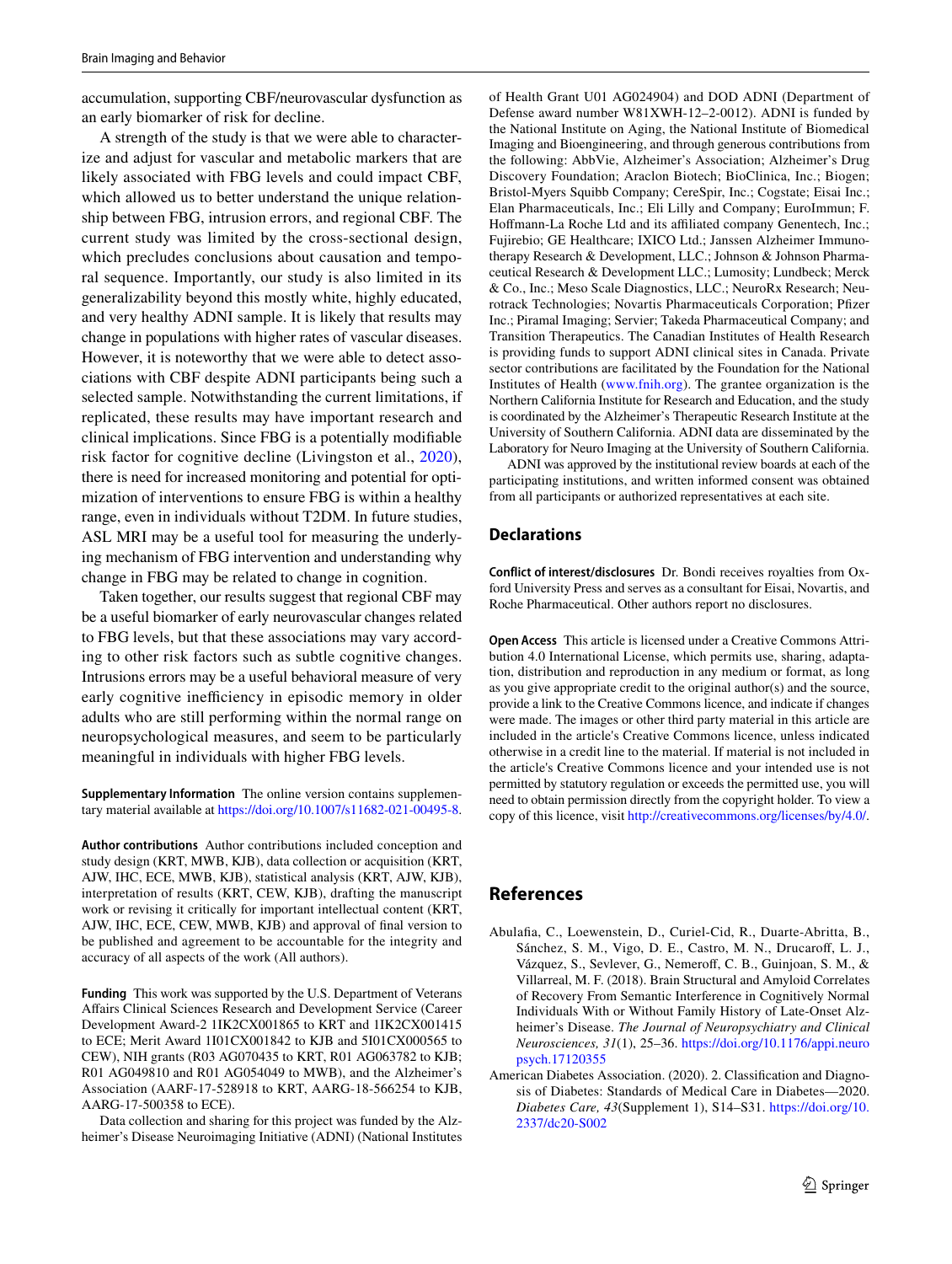- <span id="page-7-2"></span>Bangen, K. J., Clark, A. L., Edmonds, E. C., Evangelista, N. D., Werhane, M. L., Thomas, K. R., Locano, L. E., Tran, M., Zlatar, Z. Z., Nation, D. A., Bondi, M. W., & Delano-Wood, L. (2017). Cerebral Blood Flow and Amyloid-β Interact to Afect Memory Performance in Cognitively Normal Older Adults. *Frontiers in Aging Neuroscience*, *9*. <https://doi.org/10.3389/fnagi.2017.00181>
- <span id="page-7-24"></span>Bangen, K. J., Himali, J. J., Beiser, A. S., Nation, D. A., Libon, D. J., Fox, C. S., Seshadri, S., Wolf, P. A., McKee, A. C., Au, R., & Delano-Wood, L. (2016). Interaction Between Midlife Blood Glucose and APOE Genotype Predicts Later Alzheimer's Disease Pathology. *Journal of Alzheimer's Disease, 53*(4), 1553–1562. <https://doi.org/10.3233/JAD-160163>
- <span id="page-7-1"></span>Bangen, K. J., Nation, D. A., Delano-Wood, L., Weissberger, G. H., Hansen, L. A., Galasko, D. R., Salmon, D. P., & Bondi, M. W. (2015). Aggregate effects of vascular risk factors on cerebrovascular changes in autopsy-confrmed Alzheimer's disease. *Alzheimer's & Dementia, 11*(4), 394-403.e1. [https://doi.org/10.1016/j.](https://doi.org/10.1016/j.jalz.2013.12.025) [jalz.2013.12.025](https://doi.org/10.1016/j.jalz.2013.12.025)
- <span id="page-7-4"></span>Bangen, K. J., Restom, K., Liu, T. T., Wierenga, C. E., Jak, A. J., Salmon, D. P., & Bondi, M. W. (2012). Assessment of Alzheimer's Disease Risk with Functional Magnetic Resonance Imaging: An Arterial Spin Labeling Study. *Journal of Alzheimer's Disease, 31*(s3), S59–S74.<https://doi.org/10.3233/JAD-2012-120292>
- <span id="page-7-9"></span>Bangen, K. J., Werhane, M. L., Weigand, A. J., Edmonds, E. C., Delano-Wood, L., Thomas, K. R., Nation, D. A., Evangelista, N. D., Clark, A. L., Liu, T. T., & Bondi, M. W. (2018). Reduced Regional Cerebral Blood Flow Relates to Poorer Cognition in Older Adults With Type 2 Diabetes. *Frontiers in Aging Neuroscience*, *10*. <https://doi.org/10.3389/fnagi.2018.00270>
- <span id="page-7-19"></span>Blom, G. (1958). *Statistical estimates and transformed beta-variables*. Wiley.
- <span id="page-7-13"></span>Bondi, M. W., Edmonds, E. C., Jak, A. J., Clark, L. R., Delano-Wood, L., McDonald, C. R., Nation, D. A., Libon, D. J., Au, R., Galasko, D., Salmon, D. P., & Initiative, for the A. D. N. . (2014). Neuropsychological Criteria for Mild Cognitive Impairment Improves Diagnostic Precision, Biomarker Associations, and Progression Rates. *Journal of Alzheimer's Disease, 42*(1), 275–289. [https://](https://doi.org/10.3233/JAD-140276) [doi.org/10.3233/JAD-140276](https://doi.org/10.3233/JAD-140276)
- <span id="page-7-11"></span>Bondi, M. W., Salmon, D. P., Galasko, D., Thomas, R. G., & Thal, L. J. (1999). Neuropsychological function and apolipoprotein E genotype in the preclinical detection of Alzheimer's disease. *Psychology and Aging, 14*(2), 295.
- <span id="page-7-16"></span>Dickerson, B. C., Stoub, T. R., Shah, R. C., Sperling, R. A., Killiany, R. J., Albert, M. S., Hyman, B. T., Blacker, D., & deToledo-Morrell, L. (2011). Alzheimer-signature MRI biomarker predicts AD dementia in cognitively normal adults. *Neurology, 76*(16), 1395–1402. <https://doi.org/10.1212/WNL.0b013e3182166e96>
- <span id="page-7-5"></span>Fleisher, A. S., Podraza, K. M., Bangen, K. J., Taylor, C., Sherzai, A., Sidhar, K., Liu, T. T., Dale, A. M., & Buxton, R. B. (2009). Cerebral perfusion and oxygenation diferences in Alzheimer's disease risk. *Neurobiology of Aging, 30*(11), 1737–1748. [https://](https://doi.org/10.1016/j.neurobiolaging.2008.01.012) [doi.org/10.1016/j.neurobiolaging.2008.01.012](https://doi.org/10.1016/j.neurobiolaging.2008.01.012)
- <span id="page-7-21"></span>Hansson, O., Seibyl, J., Stomrud, E., Zetterberg, H., Trojanowski, J. Q., Bittner, T., Lifke, V., Corradini, V., Eichenlaub, U., Batrla, R., Buck, K., Zink, K., Rabe, C., Blennow, K., & Shaw, L. M. (2018). CSF biomarkers of Alzheimer's disease concord with amyloid-β PET and predict clinical progression: A study of fully automated immunoassays in BioFINDER and ADNI cohorts. *Alzheimer's & Dementia, 14*(11), 1470–1481. [https://doi.org/10.1016/j.jalz.](https://doi.org/10.1016/j.jalz.2018.01.010) [2018.01.010](https://doi.org/10.1016/j.jalz.2018.01.010)
- <span id="page-7-17"></span>Jagust, W. J., Bandy, D., Chen, K., Foster, N. L., Landau, S. M., Mathis, C. A., Price, J. C., Reiman, E. M., Skovronsky, D., & Koeppe, R. A. (2010). The Alzheimer's Disease Neuroimaging Initiative positron emission tomography core. *Alzheimer's & Dementia, 6*(3), 221–229.<https://doi.org/10.1016/j.jalz.2010.03.003>
- <span id="page-7-14"></span>Jak, A. J., Bondi, M. W., Delano-Wood, L., Wierenga, C., Corey-Bloom, J., Salmon, D. P., & Delis, D. C. (2009). Quantifcation of Five Neuropsychological Approaches to Defning Mild Cognitive Impairment. *The American Journal of Geriatric Psychiatry, 17*(5), 368–375.<https://doi.org/10.1097/JGP.0b013e31819431d5>
- <span id="page-7-0"></span>Kapasi, A., DeCarli, C., & Schneider, J. A. (2017). Impact of multiple pathologies on the threshold for clinically overt dementia. *Acta Neuropathologica, 134*(2), 171–186. [https://doi.org/10.1007/](https://doi.org/10.1007/s00401-017-1717-7) [s00401-017-1717-7](https://doi.org/10.1007/s00401-017-1717-7)
- <span id="page-7-18"></span>Landau, S. M., Harvey, D., Madison, C. M., Koeppe, R. A., Reiman, E. M., Foster, N. L., Weiner, M. W., & Jagust, W. J. (2011). Associations between cognitive, functional, and FDG-PET measures of decline in AD and MCI. *Neurobiology of Aging, 32*(7), 1207– 1218. <https://doi.org/10.1016/j.neurobiolaging.2009.07.002>
- <span id="page-7-3"></span>Lee, S., Viqar, F., Zimmerman, M. E., Narkhede, A., Tosto, G., Benzinger, T. L. S., Marcus, D. S., Fagan, A. M., Goate, A., Fox, N. C., Cairns, N. J., Holtzman, D. M., Buckles, V., Ghetti, B., McDade, E., Martins, R. N., Saykin, A. J., Masters, C. L., Ringman, J. M., … Brickman, A. M. (2016). White matter hyperintensities are a core feature of Alzheimer's disease: Evidence from the dominantly inherited Alzheimer network. *Annals of Neurology*, *79*(6), 929–939.<https://doi.org/10.1002/ana.24647>
- <span id="page-7-20"></span>Li, W., Risacher, S. L., Huang, E., Saykin, A. J., & Initiative, A. D. N. (2016). Type 2 diabetes mellitus is associated with brain atrophy and hypometabolism in the ADNI cohort. *Neurology, 87*(6), 595–600.
- <span id="page-7-7"></span>Livingston, G., Huntley, J., Sommerlad, A., Ames, D., Ballard, C., Banerjee, S., Brayne, C., Burns, A., Cohen-Mansfeld, J., Cooper, C., Costafreda, S. G., Dias, A., Fox, N., Gitlin, L. N., Howard, R., Kales, H. C., Kivimäki, M., Larson, E. B., Ogunniyi, A., … Mukadam, N. (2020). Dementia prevention, intervention, and care: 2020 report of the Lancet Commission. *The Lancet*, *396*(10248), 413–446. [https://doi.org/10.1016/S0140-6736\(20\)30367-6](https://doi.org/10.1016/S0140-6736(20)30367-6)
- <span id="page-7-10"></span>Loewenstein, D. A., Curiel, R. E., Duara, R., & Buschke, H. (2018). Novel Cognitive Paradigms for the Detection of Memory Impairment in Preclinical Alzheimer's Disease. *Assessment, 25*(3), 348–359.<https://doi.org/10.1177/1073191117691608>
- <span id="page-7-23"></span>Luchsinger, J. A., Palta, P., Rippon, B., Sherwood, G., Soto, L., Ceballos, F., Laing, K., Igwe, K., He, H., Razlighi, Q., Teresi, J., Moreno, H., & Brickman, A. M. (2020). Pre-Diabetes, but not Type 2 Diabetes, Is Related to Brain Amyloid in Late Middle-Age. *Journal of Alzheimer's Disease, 75*(4), 1241–1252. <https://doi.org/10.3233/JAD-200232>
- <span id="page-7-8"></span>Luchsinger, J. A., Reitz, C., Patel, B., Tang, M.-X., Manly, J. J., & Mayeux, R. (2007). Relation of Diabetes to Mild Cognitive Impairment. *Archives of Neurology, 64*(4), 570–575. [https://doi.](https://doi.org/10.1001/archneur.64.4.570) [org/10.1001/archneur.64.4.570](https://doi.org/10.1001/archneur.64.4.570)
- <span id="page-7-15"></span>Luh, W.-M., Wong, E. C., Bandettini, P. A., & Hyde, J. S. (1999). QUIPSS II with thin-slice TI1 periodic saturation: A method for improving accuracy of quantitative perfusion imaging using pulsed arterial spin labeling. *Magnetic Resonance in Medicine, 41*(6), 1246–1254.
- <span id="page-7-22"></span>Marseglia, A., Fratiglioni, L., Kalpouzos, G., Wang, R., Bäckman, L., & Xu, W. (2019). Prediabetes and diabetes accelerate cognitive decline and predict microvascular lesions: A population-based cohort study. *Alzheimer's & Dementia, 15*(1), 25–33. [https://doi.](https://doi.org/10.1016/j.jalz.2018.06.3060) [org/10.1016/j.jalz.2018.06.3060](https://doi.org/10.1016/j.jalz.2018.06.3060)
- <span id="page-7-6"></span>Mattsson, N., Tosun, D., Insel, P. S., Simonson, A., Jack, C. R., Beckett, L. A., Donohue, M., Jagust, W., Schuf, N., & Weiner, M. W. (2014). Association of brain amyloid-β with cerebral perfusion and structure in Alzheimer's disease and mild cognitive impairment. *Brain, 137*(5), 1550–1561. [https://doi.org/10.1093/brain/](https://doi.org/10.1093/brain/awu043) [awu043](https://doi.org/10.1093/brain/awu043)
- <span id="page-7-12"></span>McKhann, G., Drachman, D., Folstein, M., Katzman, R., Price, D., & Stadlan, E. M. (1984). Clinical diagnosis of Alzheimer's disease: Report of the NINCDS-ADRDA Work Group\* under the auspices